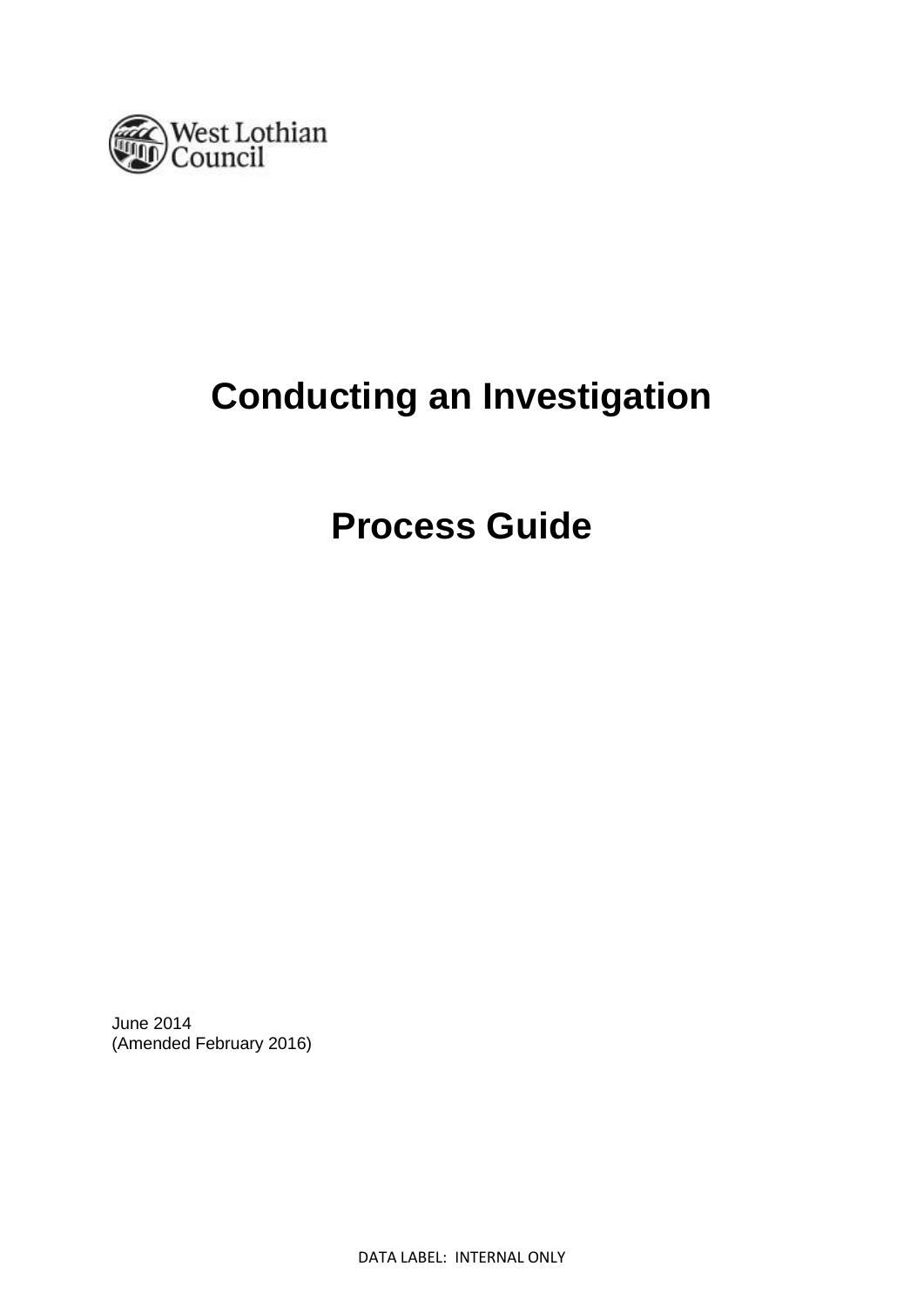## **CONTENTS**

| <b>Purpose and Scope</b>                                     | $\overline{2}$ |
|--------------------------------------------------------------|----------------|
| <b>Role of Nominated Officer</b>                             | 2              |
| <b>Role of Investigating Officer</b>                         | 3              |
| Role of Representative at Investigatory Interviews           | 3              |
| <b>Timescales and Confidentiality</b>                        | 4              |
| <b>Establishing and Recording Facts</b>                      | 4              |
| <b>Investigating Officer's Report</b>                        | 5              |
| Determining the Outcome of the Investigation                 | 5              |
| <b>Post Investigation</b>                                    | 5              |
| <b>Appendix 1: Investigation Brief</b>                       | 7              |
| Appendix 2: Investigating Officer's Checklist                | 8              |
| <b>Appendix 3: Menu of Standard Letters</b>                  | 9              |
| Appendix 4: Record of Investigatory Interview                | 10             |
| Appendix 5: Investigating Officer's Report - Sample Template | 11             |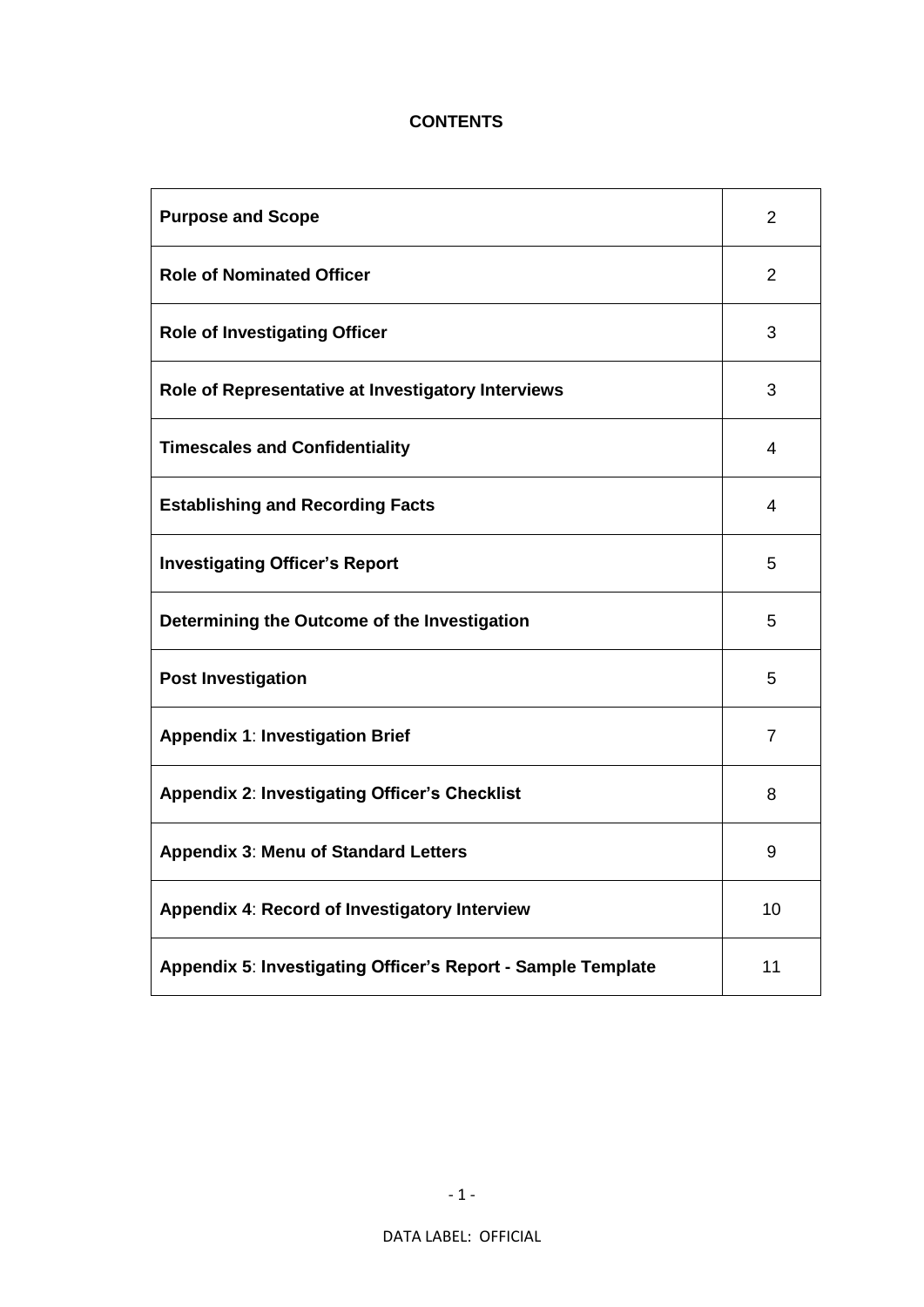### **CONDUCTING AN INVESTIGATION**

## **PROCESS GUIDE**

#### **1. PURPOSE AND SCOPE**

- 1.1 Conducting a thorough and impartial workplace investigation is the cornerstone of a fair disciplinary process. The reasonableness of any subsequent disciplinary decision or resolution to a complaint of bullying or harassment will ultimately depend on the integrity and transparency of the investigatory process followed. By law, employers are expected to act reasonably and fairly when addressing issues of employee conduct in the workplace and therefore by definition, a flawed investigation is likely to result in unsound outcomes that undermine an employer's case if coming under scrutiny at an internal appeal or Employment Tribunal.
- 1.2 This Guide is intended to assist individuals appointed to the roles of Nominated and Investigating Officers from avoiding the pitfalls of inadequate or unsound disciplinary processes particularly with regard to the investigatory stages. The Guide supplements council policy and procedure and should be read in conjunction with the following documents:
	- the council's [Discipline Procedures](https://www.westlothian.gov.uk/article/11800/Discipline)
	- the council's [Disciplinary Procedure Managers Guide](https://www.westlothian.gov.uk/media/1557/Disciplinary-Procedure---Managers-Guide/pdf/DisciplinaryProcedure-ManagersGuide-Feb2015.pdf)
	- [ACAS Code of Practice on Disciplinary and Grievance Procedures](http://www.acas.org.uk/index.aspx?articleid=2174)
	- the council's [Policy and Procedure on Dealing with Complaints of Bullying and](https://www.westlothian.gov.uk/media/28048/Bullying-and-Harassment-Policy-Procedure/pdf/Bullying_and_Harassment_Policy__Procedure_-_3_August_2016_(3)_(1).pdf)  [Harassment](https://www.westlothian.gov.uk/media/28048/Bullying-and-Harassment-Policy-Procedure/pdf/Bullying_and_Harassment_Policy__Procedure_-_3_August_2016_(3)_(1).pdf) at Work
	- the councils Code of Practice on [Promoting Appropriate Working Relationships](https://www.westlothian.gov.uk/media/1551/Promoting-Appropriate-Working---Relationship-and-Behaviour/pdf/BullyingAndHarassmentCodeOfPractice-3August2016.pdf)  [and Behaviour](https://www.westlothian.gov.uk/media/1551/Promoting-Appropriate-Working---Relationship-and-Behaviour/pdf/BullyingAndHarassmentCodeOfPractice-3August2016.pdf)
	- [ACAS guidance on Bullying and Harassment at Work](http://www.acas.org.uk/index.aspx?articleid=1864)

## **2. ROLE OF NOMINATED OFFICER**

- 2.1 The first stage of the disciplinary process/investigation of a complaint of bullying and harassment begins with the appointment of an officer (the 'Nominated Officer') who is responsible for ensuring that the circumstances surrounding an allegation or complaint are fully investigated and appropriate remedial action taken as required.
- 2.2 The Nominated Officer will be appointed with the nature of the allegation/complaint in mind and as such, should possess the necessary level of powers under the service's Scheme of Delegation to take appropriate action should the allegation/complaint be substantiated, which in serious cases may include dismissal.
- 2.3 The Nominated Officer will;
	- Appoint an individual (the 'Investigating Officer') to conduct an impartial and thorough investigation within agreed timescales. The Investigating Officer will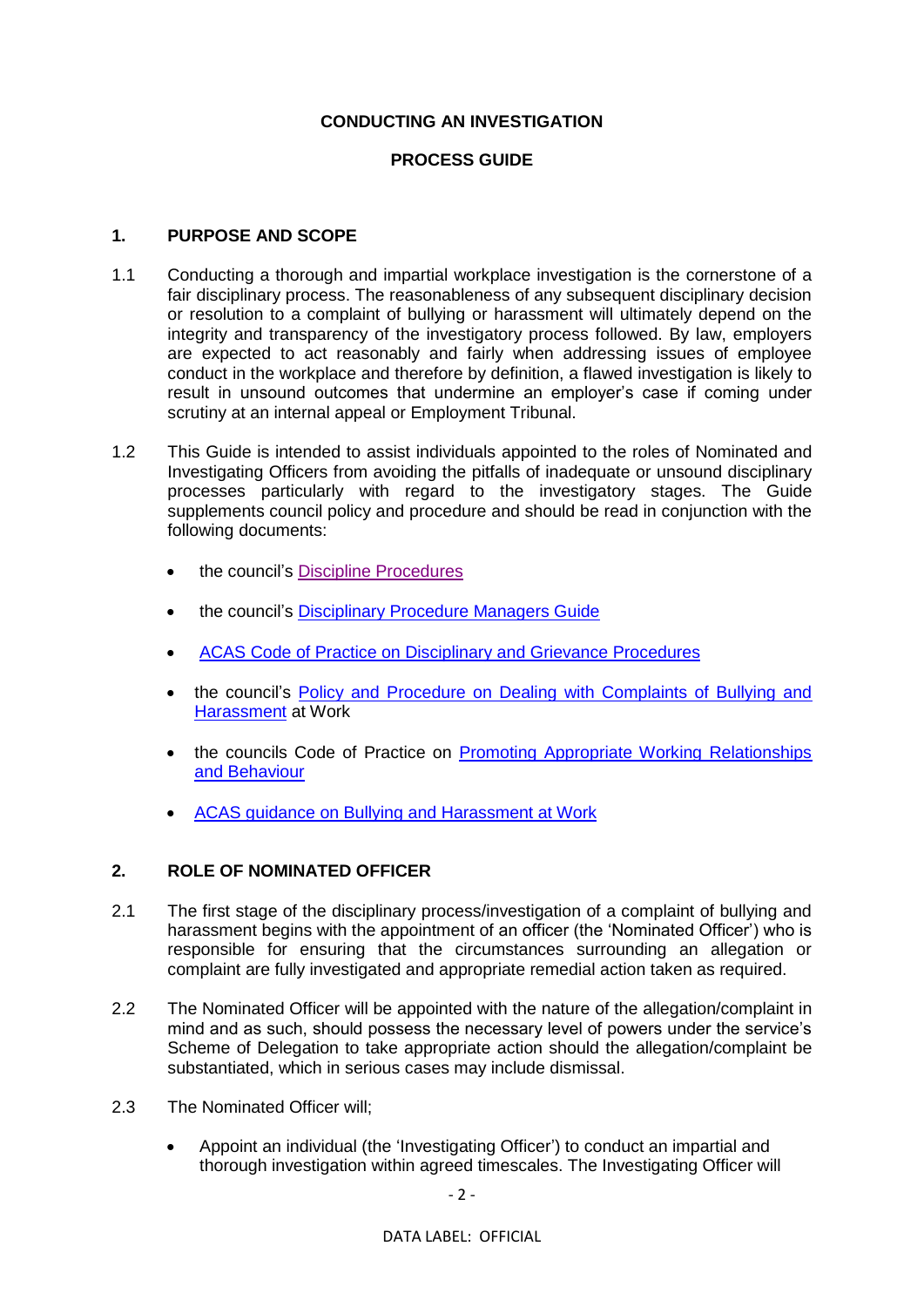normally be appointed from out with the immediate service area and in appropriate circumstances, from out with the service altogether with a view to maintaining transparency and process fairness.

- Define the scope and purpose of the investigation to be undertaken by the Investigating Officer (Appendix 1).
- Notify the relevant parties in writing of the commencement of the investigation and thereafter at the key stages of the process using the appropriate letter from the menu of template letters (Appendix 3).
- Determine the action, if any to be taken following completion of the investigation which may include convening a disciplinary hearing under the council's Disciplinary Procedure(s) if appropriate.

#### **3. ROLE OF INVESTIGATING OFFICER**

- 3.1 The Investigating Officer will;
	- Discharge the Investigation Brief (Appendix 1) using the Investigating Officer's Checklist (Appendix 2).
	- Invite the parties involved to attend an Investigatory Interview using the appropriate letter from the menu of template letters (Appendix 3).
	- Interview the parties involved and obtain signed statements using the template document set out in (Appendix 4).
	- Produce a factual report for consideration by the Nominated Officer using the template (Appendix 5).
	- Present the report and supporting information/evidence at any subsequent disciplinary hearing as required.

#### **4. ROLE OF REPRESENTATIVE AT INVESTIGATORY INTERVIEWS**

- 4.1 Where an employee, who is the subject of a disciplinary hearing or bullying & harassment complaint, appoints a trade union representative, the trade union representative may accompany the employee to any Investigatory Interviews. The employee may alternatively be accompanied by a work colleague or some other person of their choice.
- 4.2 The representative's role at the Investigatory Interview will be limited to the opportunity to make a statement at the end of the Investigatory Interview and not to respond to any questions addressed to the employee.
- 4.3 In addition, employees have the right to be represented at Disciplinary Hearings by a Trade Union representative or some other person of their choice.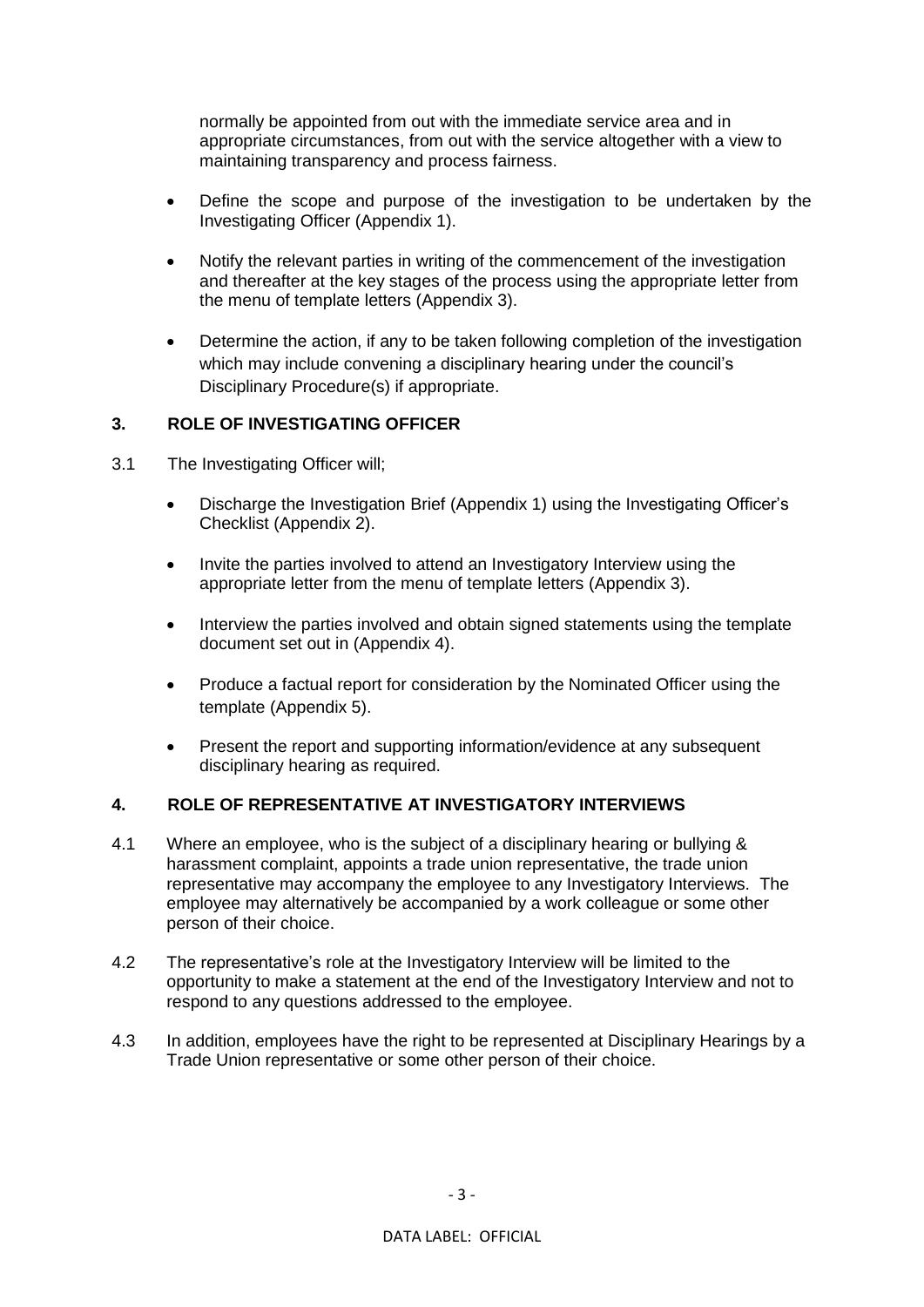#### **5. TIMESCALES AND CONFIDENTIALITY**

- 5.1 Whilst there is no set timescale for undertaking an investigation as the duration will depend on the nature and complexity of the matters under consideration, Investigating Officers should nevertheless aim to complete the process as quickly as possible following an incident/receipt of a complaint when facts and recollections are fresh in witnesses' minds.
- 5.2 The timescale should be of a sufficient length to enable a thorough investigation of the facts without the process being unduly drawn out. The timescale also needs to be flexible to accommodate witnesses who may be unavailable due to holidays or illness, and potential delays in receiving relevant medical/police reports etc. As a general rule of thumb, an Investigating Officer should aim to conclude the investigatory process **within a period of 6 weeks from the date of receipt of the Investigation Brief from the Nominated Officer,** although in practice this may be longer or shorter depending on the complexity of the matter being investigated.
- 5.3 At all times those involved in the process should ensure that the matter remains confidential and is only discussed with relevant individuals as necessary.

#### **6. ESTABLISHING AND RECORDING FACTS**

- 6.1 The strength of an investigation is based upon corroborated evidence gathered from witness statements and other workplace records. If there is any doubt about dates/times of incidents and events, the Investigating Officer should try to seek corroborating evidence from service records, client files etc. Where this is not available, the Investigating Officer should highlight this in the conclusions of the Investigation report.
- 6.2 In these circumstances the Nominated Officer will require to draw appropriate conclusions from the opinions or perceptions expressed in the course of documented interviews with witnesses or seek further clarity at any subsequent disciplinary hearing.
- 6.3 The basic issues to be established from an investigation can be generally summarised as:
	- **WHAT**: What allegation(s) or incident (s) is/are being investigated,/what council policy has been potentially breached?
	- **WHEN:** When did the alleged incident(s) take place?
	- **WHERE**: Where did the alleged incident(s) happen?
	- **WHO:** Who was involved?
	- **WHY**: Why has the incident/behaviour created a problem?
- 6.4 The set of questions asked at the investigation interview will be key to establishing the facts. Prior to the interview, the Investigating Officer should prepare a list of proposed questions (open and closed). Consideration should also be given to those areas where it can be anticipated that supplementary questions may be required.

#### DATA LABEL: OFFICIAL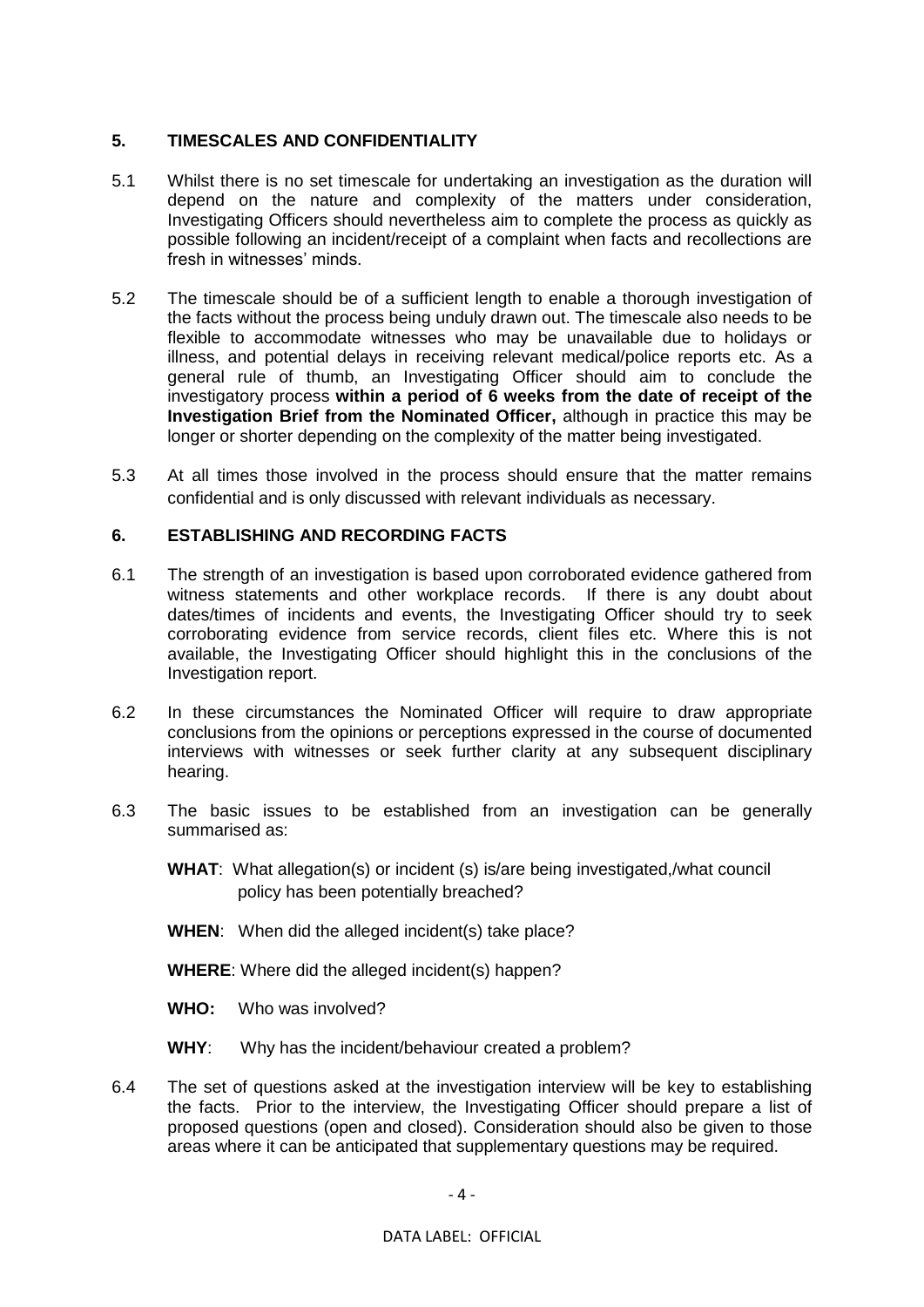6.5 During the interview, the Investigating Officer should take time to consider the responses and where responses seem unclear or contradictory, clarification should be sought.

## **7. INVESTIGATING OFFICER'S REPORT**

- 7.1 The findings of the investigatory process are pulled together in the Investigating Officer's Report together with copies of signed witness statements and other relevant documents gathered as part of the process. For reasons of confidentiality however, the original Formal Complaint Form should not be issued as part of the Investigating Officer's Report but extracts may be used as necessary. A template for an Investigating Officer's Report is provided at (Appendix 5).
- 7.2 The Investigating Officer's report should be restricted to a factual and impartial summary of the findings of the investigation and as such in preparing the report the Investigating Officer must avoid encroaching on the role of the Nominated Officer by making recommendations with regard to disciplinary or other actions. It is the role of the Nominated Officer to draw conclusions from the facts presented in the Investigating Officer's report and in this regard the Investigating Officer must refrain from stating personal opinions and judgements.

## **8. DETERMINING OUTCOME OF THE INVESTIGATION**

- 8.1 Having received the completed Investigating Officer's report, the Nominated Officer must consider the report and supporting evidence in detail. The Nominated Officer must satisfy him/herself that the report meets the objectives of the written brief and that it contains sufficient factual detail from which conclusions can be drawn. In particular the Nominated Officer must be satisfied that there are no aspects that require further clarification or follow up with witnesses where statements have been made that are incomplete/ inconclusive or do not support or corroborate other elements of the investigation.
- 8.2 In the event that the Nominated Officer concludes that there is insufficient detail to make a decision on the matter, the Investigating Officer will be asked to seek further information/clarification.

#### **9. POST INVESTIGATION**

#### **No Grounds for Disciplinary Hearing**

- 9.1 If having considered the findings from the investigation, the Nominated Officer concludes that there are no grounds to convene a disciplinary hearing, any written statements obtained and any other documents relating to the investigation including the Investigating Officer's report will be destroyed in accordance with the terms of the council's Disciplinary Procedure (subject to the exception in relation to matters concerning the safety and well-being of young and/or vulnerable people in receipt of client services).
- 9.2 In the case of a complaint of bullying and harassment, and where the Nominated Officer concludes that there are insufficient grounds to convene a disciplinary hearing: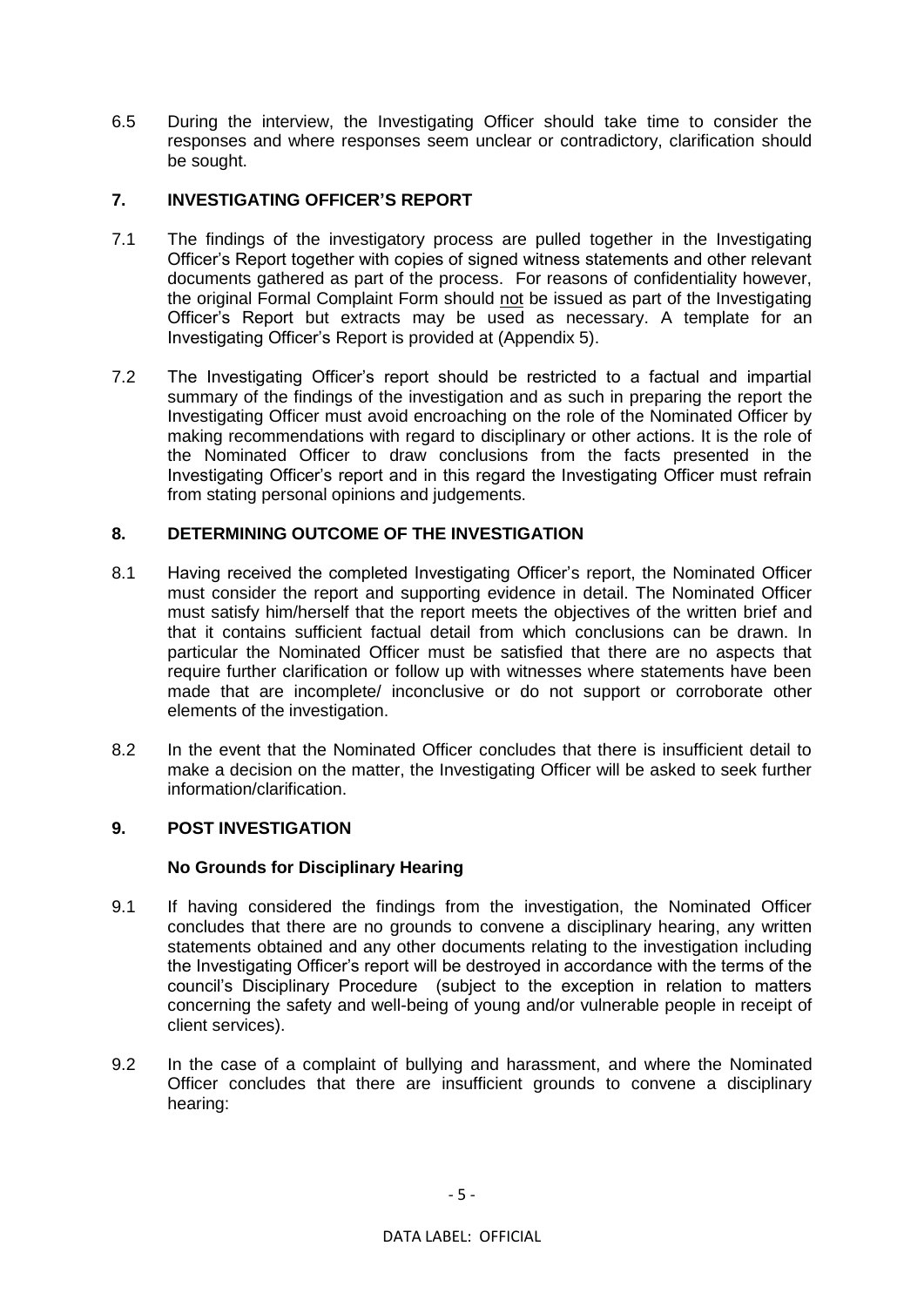- the Nominated Officer will arrange to meet separately with the parties concerned (and their representatives if any) to advise of the outcome of the investigation together with the reasons for the conclusions reached;
- a full review of the findings of the investigation will only be merited if, based on representations from the parties involved, it is clear that a procedural omission or flaw has occurred that impacted materially on the original conclusion;
- if the Nominated Officer in these circumstances is not persuaded of the case to review the original findings, there is no formal right of appeal. However it is acknowledged that the trade union or other representative is free to pursue the matter on an employee's behalf through the council's [Procedure for Hearing](https://www.westlothian.gov.uk/media/28447/Procedure-for-Hearing-Employee-Grievances-Non-Teaching/pdf/GrievanceProcedure_(non-teaching).pdf)  [Employee Grievances](https://www.westlothian.gov.uk/media/28447/Procedure-for-Hearing-Employee-Grievances-Non-Teaching/pdf/GrievanceProcedure_(non-teaching).pdf) or [Procedure for Hearing Employee Grievances \(Teachers\)](https://www.westlothian.gov.uk/media/28448/Procedure-for-Hearing-Teachers-Grievances/pdf/GrievanceProcedure_Teachers.pdf) for reasons of confidentiality and the need to avoid or minimise any potential impact on members of the wider team who may have been party to the investigation, the Investigating Officer's report **will not** be released;
	- the complainant will be informed of any action short of formal disciplinary action that is to be taken in the circumstances. The outcome will be confirmed in writing to each party;
	- where it is agreed by the parties concerned that it would be helpful in trying to establish ground rules for a sustainable working relationship going forward, the Nominated Officer will arrange for input from an individual trained in mediation techniques:
	- the representatives of the parties involved will be consulted and kept advised of any agreed action to resolve/ improve working relationships arising from the mediation process.

#### **Disciplinary Hearing Convened**

- 9.3 If having considered the findings from the investigation, the Nominated Officer concludes that there are grounds to convene a disciplinary hearing, the Investigating Officer will require to attend the hearing and present his/her findings.
- 9.4 The Investigating Officer should be prepared to be asked questions on the evidence gathered and the process followed in compiling his/her report by all parties in attendance at the hearing.
- 9.5 The Nominated Officer will decide on the action, if any to be taken at the conclusion of the hearing, supported as necessary by advice from Human Resources.

#### **Follow Up Action – Complaints of Bullying and Harassment**

9.6 In the case of a complaint of bullying and harassment, the complainant will be notified of any appropriate action being taken to prevent a re-occurrence of the unacceptable behaviour.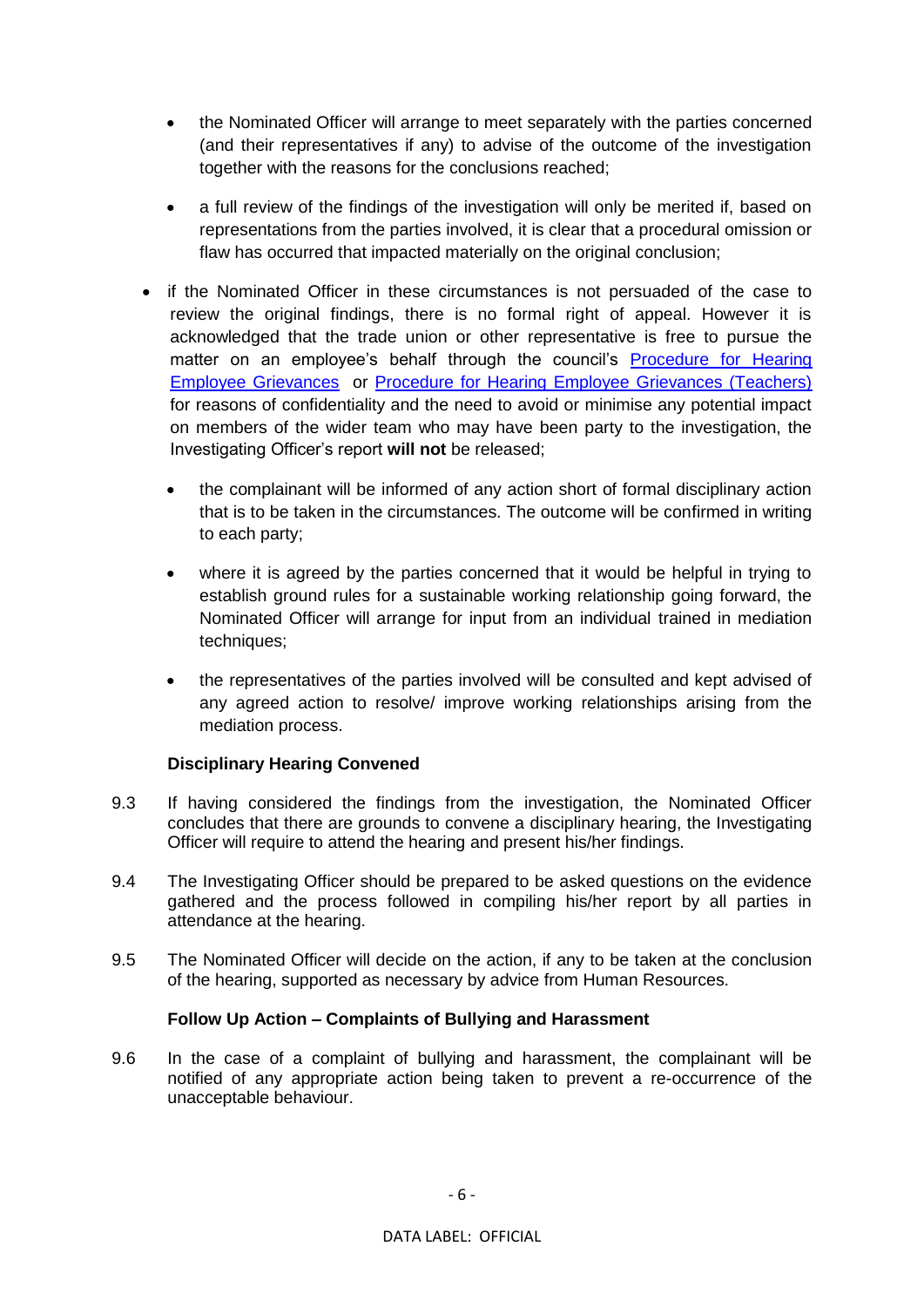9.7 It may be appropriate in some cases of bullying and harassment to meet with the complainant to discuss any residual issues/concerns following the conclusion of the case.

HR Policy & Advice June 2014 (Amended February 2016)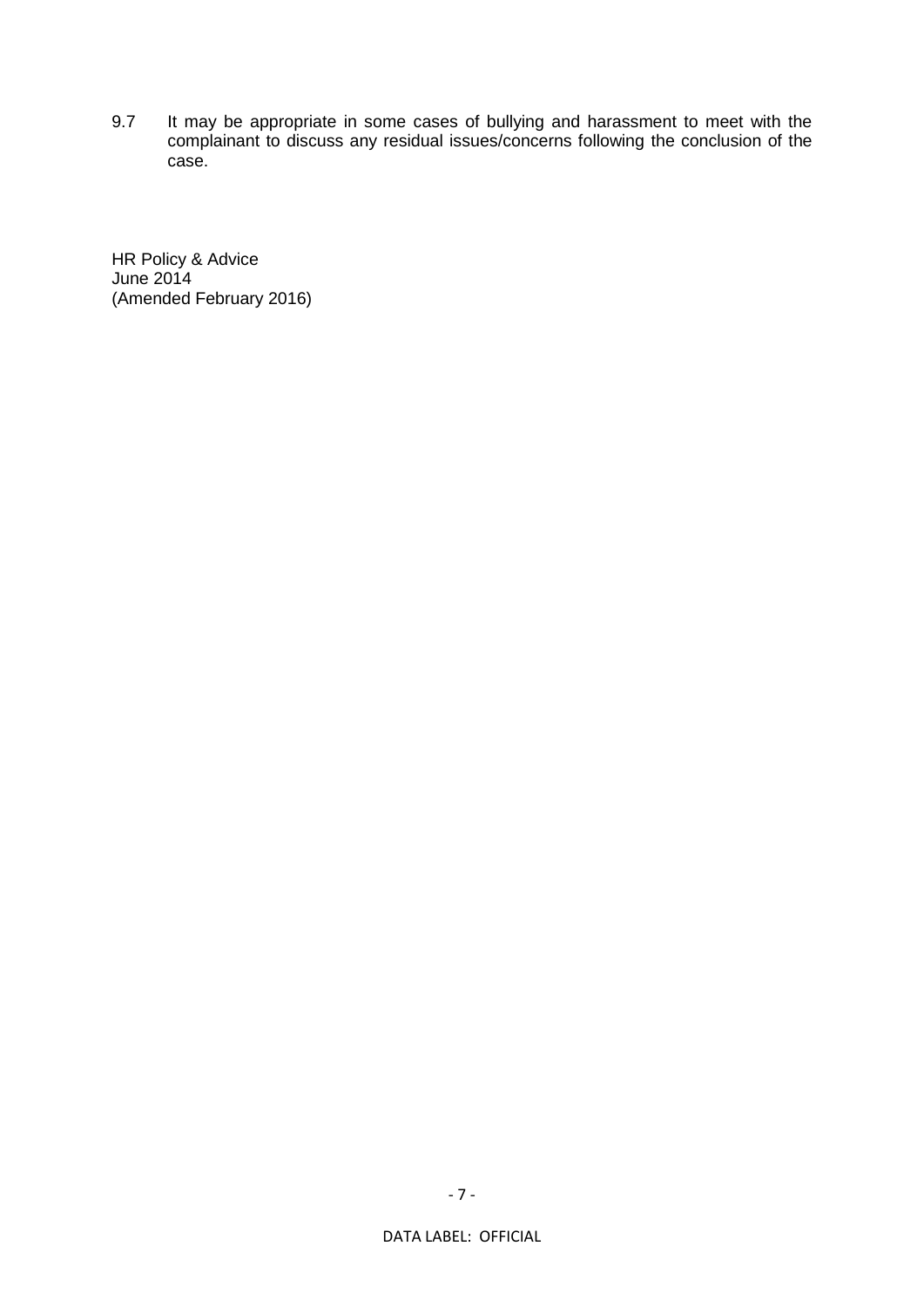#### **INVESTIGATION BRIEF**

#### **(To be completed by Nominated Officer)**

| <b>Nominated Officer:</b>          |                                                        |  |
|------------------------------------|--------------------------------------------------------|--|
| <b>Investigating Officer:</b>      |                                                        |  |
| <b>Allegation Against:</b>         |                                                        |  |
| <b>Date Complaint</b><br>Received: | <b>Target Date for Completion</b><br>of Investigation: |  |

#### **Summary of Complaint/Allegation**

For example this may include key details drawn from the Bullying and Harassment Formal Complaint Form:

## **Action Taken Pending Investigation:**

| <b>Action</b>                              | <b>Tick if Appropriate</b> | <b>Date Action Taken</b> |
|--------------------------------------------|----------------------------|--------------------------|
| Suspension                                 | Yes<br>No                  |                          |
| Risk Assessment (where PVG is<br>relevant) | Yes<br>No                  |                          |
| Removal from regulated work                | Yes<br>No                  |                          |
| <b>Temporary Transfer</b>                  | Yes<br>No                  |                          |

#### **Initial Contact with Human Resources:**

| Name of HR Adviser | Date Contact Made |
|--------------------|-------------------|
|                    |                   |

## **Notification of Trade Union Representative (if appropriate):**

| Name of TU Representative |  |
|---------------------------|--|
|                           |  |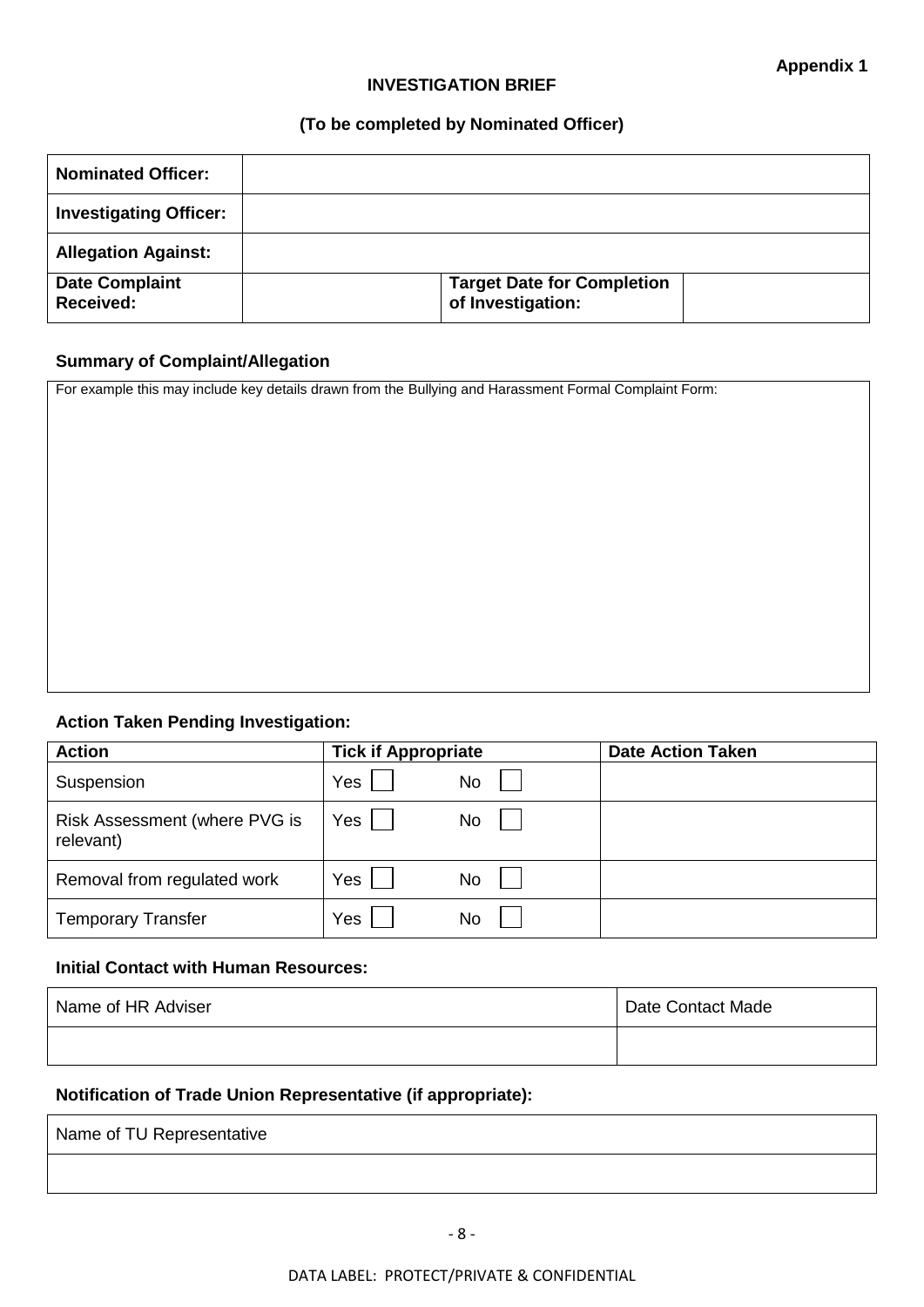#### **INVESTIGATION CHECKLIST**

## **(To be completed by Investigating Officer)**

## **SUBJECTS OF INVESTIGATION**

| <b>Employee(s) Under</b><br>Investigation | <b>Date Interviewed</b> | Date of 2 <sup>nd</sup> Interview (if<br>required) |
|-------------------------------------------|-------------------------|----------------------------------------------------|
|                                           |                         |                                                    |
|                                           |                         |                                                    |
|                                           |                         |                                                    |

## **EMPLOYEE INTERVIEWING PROTOCOLS**

|                                                | <b>Tick Box On Completion</b> |
|------------------------------------------------|-------------------------------|
| Employee Advised of Investigation Brief        |                               |
| Advised that they may be accompanied           |                               |
| Advised of Possibility of Disciplinary Hearing |                               |
| Advised of Requirement for Confidentiality     |                               |

## **WITNESSES TO INCIDENT/COMPLAINT**

| Names of Witnesses(s) | <b>Date Interviewed</b> | Date of 2 <sup>nd</sup> Interview (if<br>required) |
|-----------------------|-------------------------|----------------------------------------------------|
|                       |                         |                                                    |
|                       |                         |                                                    |
|                       |                         |                                                    |
|                       |                         |                                                    |

## **WITNESS INTERVIEWING PROTOCOLS**

|                                                              | <b>Tick Box On Completion</b> |
|--------------------------------------------------------------|-------------------------------|
| Witness Advised of Right to be Accompanied (if appropriate)  |                               |
| Advised of Possibility of Attendance at Disciplinary Hearing |                               |
| Advised of Requirement for Confidentiality                   |                               |

## **COMPLETION DETAILS CHECK**

| Date Investigation Report Completed & Passed to Nominated     |  |
|---------------------------------------------------------------|--|
| Officer                                                       |  |
| Relevant Policies/Codes of Practice/ Service Records/ Medical |  |
| <b>Reports Obtained</b>                                       |  |
| Witness Statement(s) included with Investigation Report       |  |
|                                                               |  |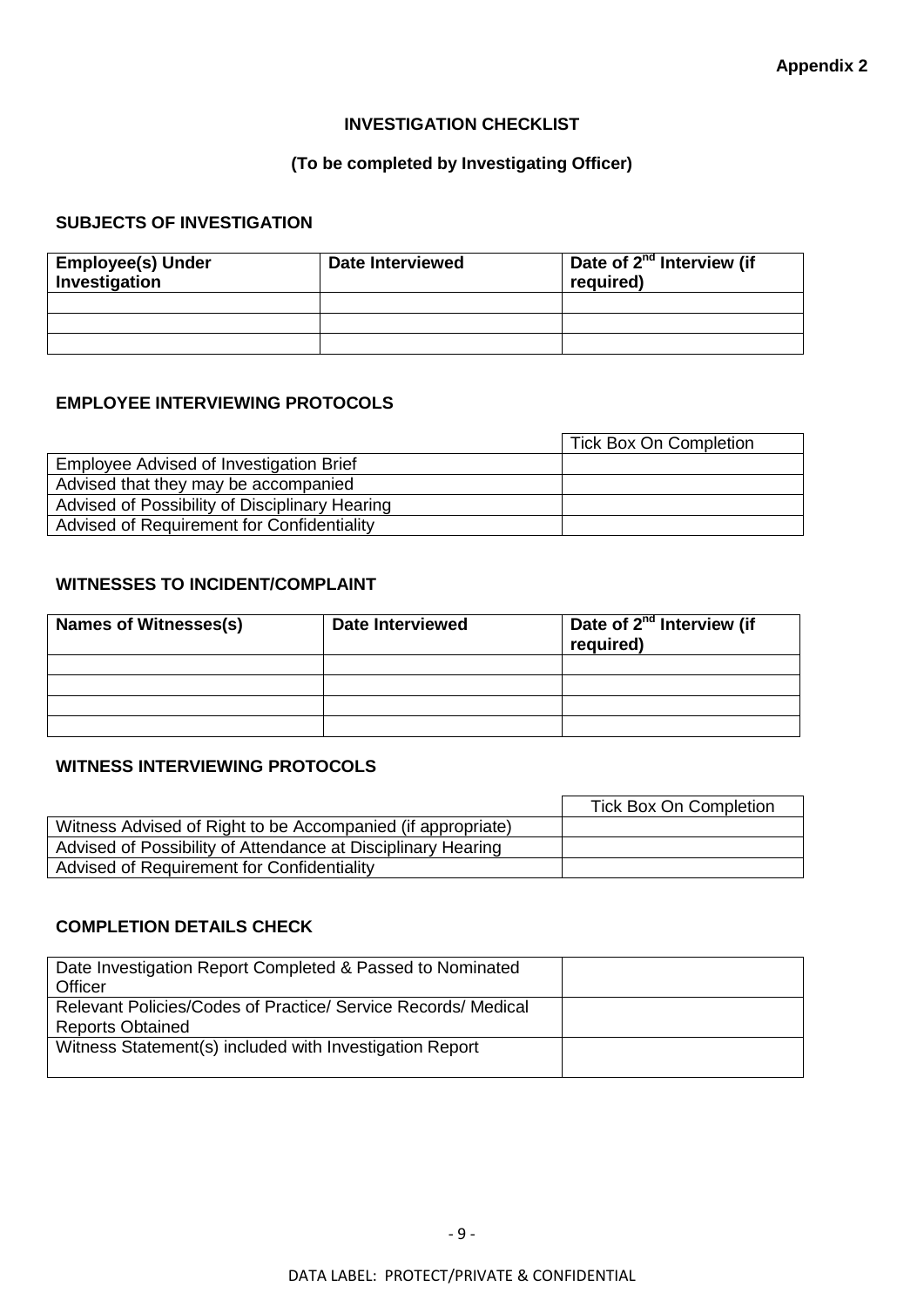**Appendix 3**

#### **MENU OF STANDARD TEMPLATE LETTERS**

#### **INVESTIGATORY STAGE**

- Letter 1: Complainant Notified of Investigation Nominated Officer
- Letter 2: Employee Notified of Commencement of Investigation Nominated Officer
- Letter 3: Employee Instructed to Attend Investigatory Interview Investigating Officer
- Letter 4: Complainant/Witness Invited to Investigatory Interview Investigating Officer
- Letter 5: Employee Notified of Outcome of Investigation (No Action) Nominated Officer
- Letter 6: Complainant Notified of Outcome of Investigation (No Action) Nominated Officer

#### **DISCIPLINARY STAGE**

- Letter 7: Employee Instructed to attend Disciplinary Hearing Nominated Officer
- Letter 8: Complainant/Witness Invited to Attend Disciplinary Hearing Nominated Officer
- Letter 9: Employee Notified of Outcome of Disciplinary Hearing (No Action) Nominated **Officer**
- Letter 10: Employee Notified of Outcome of Disciplinary Hearing (Written/Final Warning) - Nominated Officer
- Letter 11: Employee Notified of Outcome of Disciplinary Hearing (Dismissal)
- Letter 12: Complainant Notified of Outcome of Complaint (Substantiated) Nominated **Officer**
- Letter 13: Complainant Notified of Outcome of Complaint (No Disciplinary Action) Nominated Officer

Note: Please contact Human Resources for required template letters and for further advice on their use.

- 10 -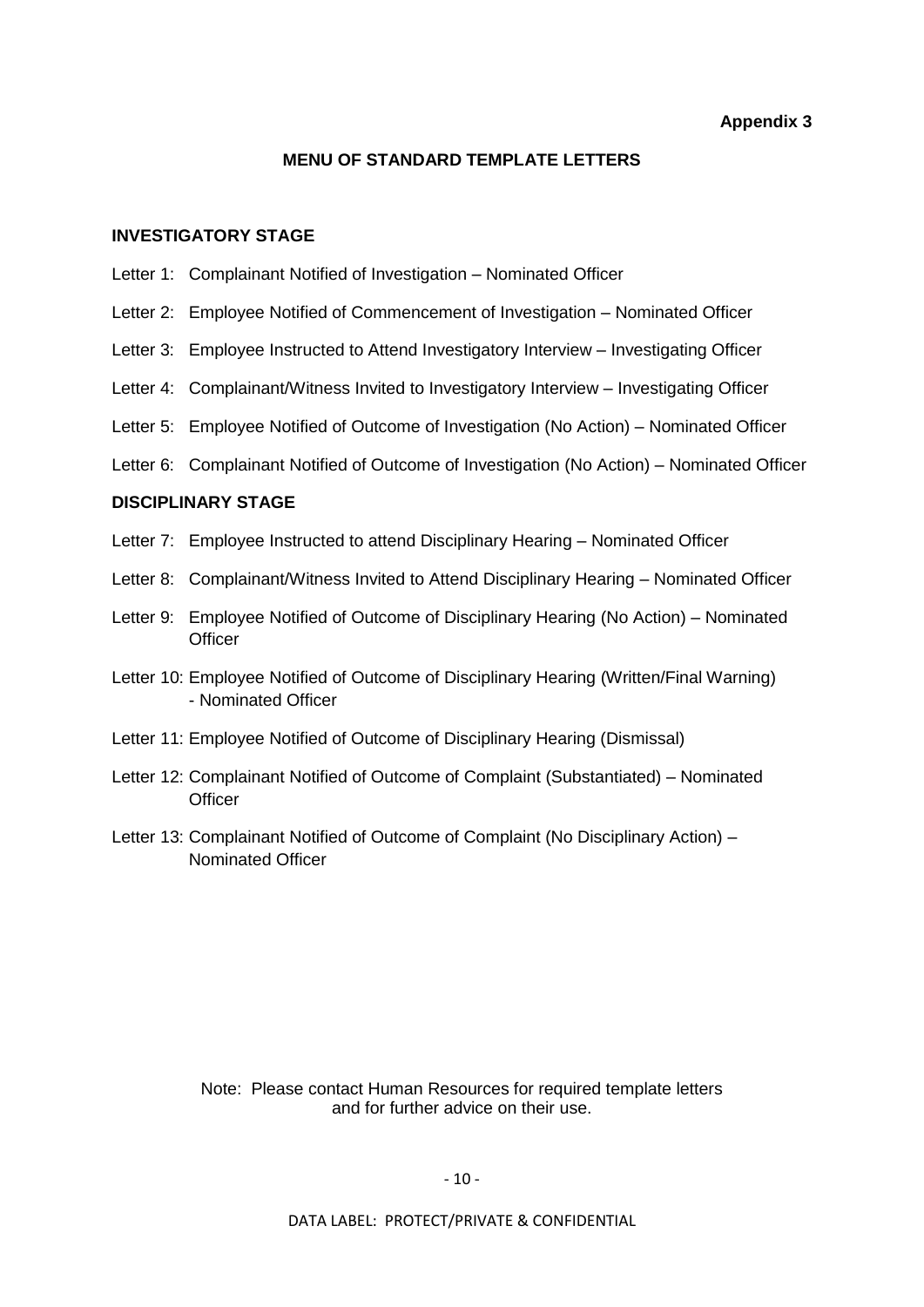# **Appendix 4**

# **RECORD OF INVESTIGATORY INTERVIEW**

| <b>Investigating Officer:</b>                                                                          |  |
|--------------------------------------------------------------------------------------------------------|--|
| <b>Assisted By:</b>                                                                                    |  |
| Interviewee:                                                                                           |  |
| Accompanied by (if appropriate):                                                                       |  |
| Date of Interview:                                                                                     |  |
| <b>Transcript of Interview:</b>                                                                        |  |
| Q1.                                                                                                    |  |
| A1.                                                                                                    |  |
|                                                                                                        |  |
| Q2.                                                                                                    |  |
| A2.                                                                                                    |  |
|                                                                                                        |  |
| Q3.                                                                                                    |  |
| A3.                                                                                                    |  |
|                                                                                                        |  |
| Statement made by representative (if appropriate):                                                     |  |
|                                                                                                        |  |
| <b>Declaration:</b>                                                                                    |  |
| I agree that the foregoing transcript is a true and accurate record of the interview<br>held on (Date) |  |
| <b>Witness Signature</b>                                                                               |  |
| <b>Date</b>                                                                                            |  |